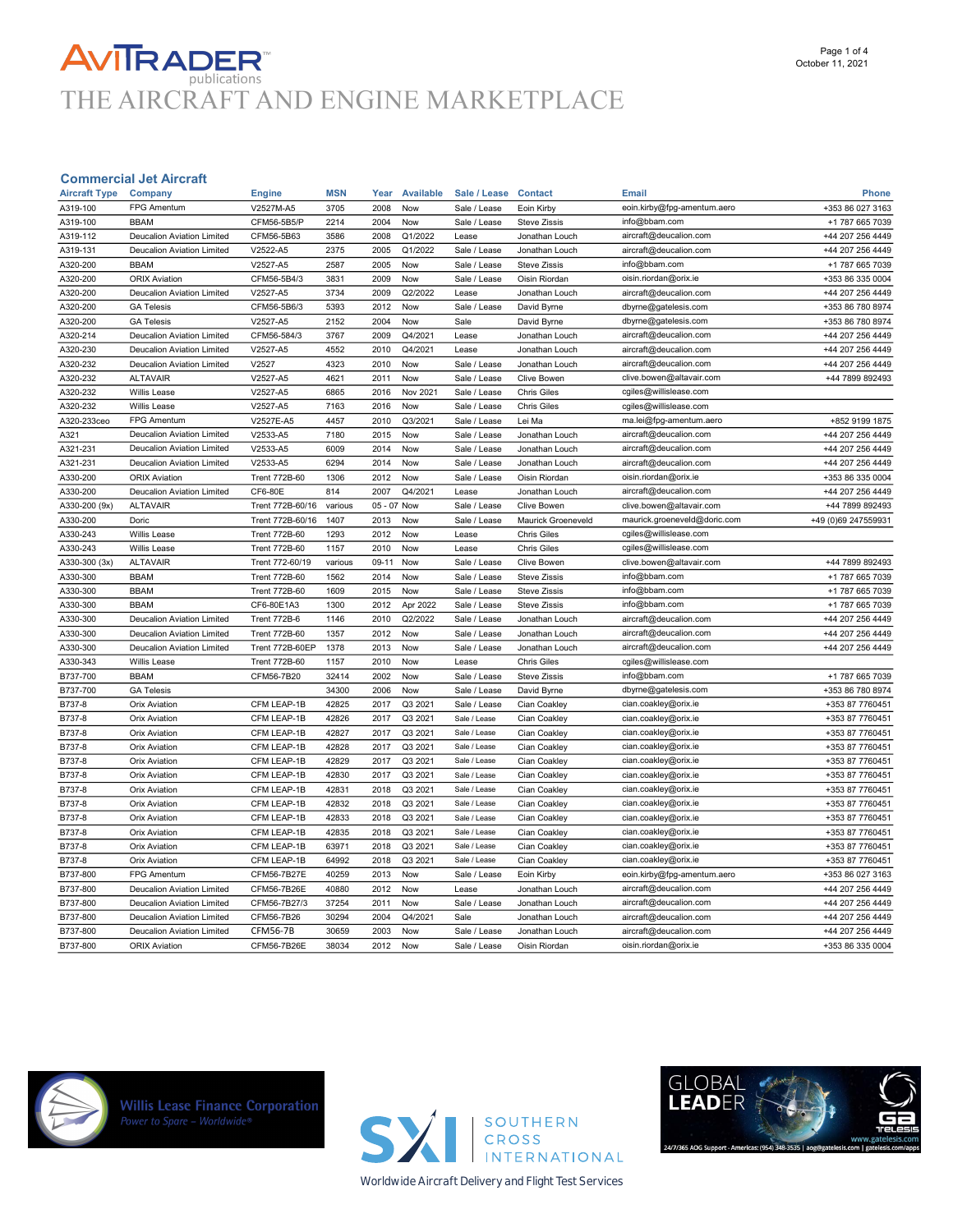### **AVITRADER** publications THE AIRCRAFT AND ENGINE MARKETPLACE

### Commercial Jet Aircraft (cont.)

| <b>Aircraft Type</b>  | Company                                   | <b>Engine</b>       | <b>MSN</b> | Year    | <b>Available</b>            | Sale / Lease | <b>Contact</b>      | Email                       | <b>Phone</b>            |
|-----------------------|-------------------------------------------|---------------------|------------|---------|-----------------------------|--------------|---------------------|-----------------------------|-------------------------|
| 737-800SF             | <b>GA Telesis</b>                         | CFM56-7B24          | 28616      | 2000    | Dec 2021                    | Lease        | David Byrne         | dbyrne@gatelesis.com        | +353 86 780 8974        |
| B737-900              | <b>BBAM</b>                               | CFM56-7B26/3        | 34953      | 2007    | Now                         | Sale / Lease | <b>Steve Zissis</b> | info@bbam.com               | +1 787 665 7039         |
| B777-200ER            | <b>GA Telesis</b>                         | <b>Trent 895-17</b> | 34376      | 205     | Q4/2021                     | Sale         | Kevin Ford          | kford@gatelesis.com         | +64 21 747109           |
| B777-200ER            | <b>GA Telesis</b>                         | <b>Trent 895-17</b> | 34377      | 2006    | Q4/2021                     | Sale         | Kevin Ford          | kford@gatelesis.com         | +64 21 747109           |
| B777-200ER            | <b>GA Telesis</b>                         | <b>Trent 895-17</b> | 34378      | 2006    | Q4/2021                     | Sale         | Kevin Ford          | kford@gatelesis.com         | +64 21 747109           |
| B777-200ER            | <b>GA Telesis</b>                         | <b>Trent 895-17</b> | 34379      | 2007    | Q4/2021                     | Sale         | Kevin Ford          | kford@gatelesis.com         | +64 21 747109           |
| B777-300ER            | <b>BBAM</b>                               | GE90-115B           | 37898      | 2012    | Apr 2022                    | Sale / Lease | <b>Steve Zissis</b> | info@bbam.com               | +1 787 665 7039         |
| B777-300ER            | <b>ALTAVAIR</b>                           | GE90-115B           | 34597      | 2006    | Now                         | Sale / Lease | Clive Bowen         | clive.bowen@altavair.com    | +44 7899 892493         |
| B777-300ER            | <b>ALTAVAIR</b>                           | GE90-115B           | 39686      | 2013    | Now                         | Sale / Lease | <b>Clive Bowen</b>  | clive.bowen@altavair.com    | +44 7899 892493         |
| B787-9                | <b>Orix Aviation</b>                      | Trent 1000          | 63316      | 2018    | Q3 2021                     | Sale / Lease | Cian Coakley        | cian.coakley@orix.ie        | +353 87 7760451         |
| B787-9                | <b>Orix Aviation</b>                      | Trent 1000          | 63321      | 2019    | Q3 2021                     | Sale / Lease | Cian Coakley        | cian.coakley@orix.ie        | +353 87 7760451         |
|                       | <b>Regional Jet / Turboprop Aircraft</b>  |                     |            |         |                             |              |                     |                             |                         |
| <b>Aircraft Type</b>  | Company                                   | <b>Engine</b>       | <b>MSN</b> | Year    | Available                   | Sale / Lease | <b>Contact</b>      | <b>Email</b>                | <b>Phone</b>            |
| ATR-72-500            | <b>Willis Lease</b>                       | <b>PW120M</b>       | 919        | 2010    | Now                         | Lease        | <b>Chris Giles</b>  | cgiles@willislease.com      | +44 1656 754 788        |
| ATR-72-500            | Willis Lease                              | <b>PW120M</b>       | 920        | 2010    | Now                         | Lease        | <b>Chris Giles</b>  | cgiles@willislease.com      | +44 1656 754 788        |
| ATR-72-500            | Willis Lease                              | <b>PW120M</b>       | 928        | 2010    | Now                         | Lease        | <b>Chris Giles</b>  | cgiles@willislease.com      | +44 1656 754 788        |
| ATR-72-500            | Willis Lease                              | <b>PW120M</b>       | 932        | 2010    | Now                         | Lease        | <b>Chris Giles</b>  | cgiles@willislease.com      | +44 1656 754 788        |
| <b>CRJ-200ER</b>      | Regional One                              | CF34-3B1            | 7941       | 2004    | Now                         | Sale / Lease | Kurt Brulisauer     | kbrulisauer@regionalone.com | +1 (404) 542-5320       |
| <b>CRJ-200ER</b>      | Regional One                              | CF34-3B1            | 7937       | 2004    | Now                         | Sale / Lease | Kurt Brulisauer     | kbrulisauer@regionalone.com | +1 (404) 542-5320       |
| CRJ-200ERF            | Regional One                              | CF34-3B1            | 7452       | 2000    | Now                         | Sale / Lease | Kurt Brulisauer     | kbrulisauer@regionalone.com | +1 (404) 542-5320       |
| CRJ-200LR             | Regional One                              | CF34-3B1            | 7625       | 2002    | Now                         | Sale / Lease | Kurt Brulisauer     | kbrulisauer@regionalone.com | +1 (404) 542-5320       |
| <b>CRJ900</b>         | Regional One                              | CF34-8C5            | 15057      | 2005    | Now                         | Lease        | Kurt Brulisauer     | kbrulisauer@regionalone.com | +1 (404) 542-5320       |
| CRJ900                | Regional One                              | CF34-8C5            | 15087      | 2006    | Now                         | Lease        | Kurt Brulisauer     | kbrulisauer@regionalone.com | +1 (404) 542-5320       |
| <b>CRJ900</b>         | Regional One                              | CF34-8C5            | 15090      | 2006    | Now                         | Lease        | Kurt Brulisauer     | kbrulisauer@regionalone.com | +1 (404) 542-5320       |
| <b>CRJ900</b>         | Regional One                              | CF34-8C5            | 15095      | 2006    | Now                         | Lease        | Kurt Brulisauer     | kbrulisauer@regionalone.com | +1 (404) 542-5320       |
| <b>CRJ900</b>         | Regional One                              | CF34-8C5            | 15072      | 2006    | Now                         | Lease        | Kurt Brulisauer     | kbrulisauer@regionalone.com | +1 (404) 542-5320       |
| <b>CRJ900</b>         | Regional One                              | CF34-8C5            | 15073      | 2006    | Now                         | Lease        | Kurt Brulisauer     | kbrulisauer@regionalone.com | +1 (404) 542-5320       |
| DHC8-Q400             | Regional One                              | <b>PW150A</b>       | 4045       | 2001    | Now                         | Sale / Lease | Kurt Brulisauer     | kbrulisauer@regionalone.com | +1 (404) 542-5320       |
| DHC8-Q400             | Regional One                              | <b>PW150A</b>       | 4048       | 2001    | Now                         | Sale / Lease | Kurt Brulisauer     | kbrulisauer@regionalone.com | +1 (404) 542-5320       |
| <b>ERJ-145LR</b>      | Regional One                              | AE3007A1            | 145508     | 2001    | Now                         | Sale / Lease | Kurt Brulisauer     | kbrulisauer@regionalone.com | +1 (404) 542-5320       |
| <b>ERJ-145LR</b>      | Regional One                              | AE3007A2            | 145515     | 2001    | Now                         | Sale / Lease | Kurt Brulisauer     | kbrulisauer@regionalone.com | +1 (404) 542-5320       |
| ERJ170-100LR          | Regional One                              | CF34-8E5            | 17000093   | 2005    | Now                         | Sale / Lease | Kurt Brulisauer     | kbrulisauer@regionalone.com | +1 (404) 542-5320       |
| <b>SAAB 2000</b>      | Jetstream Aviation Capital                | AE2100A             | 031        | 1996    | Now                         | Sale / Lease | Donald Kamenz       | dkamenz@jetstreamavcap.com  | +1 (305) 447-1920 x 115 |
|                       | SAAB 340B CRG Jetstream Aviation Capital  | CT7-9B              | 224        | 1990    | Nbow                        | Lease        | <b>Bill Jones</b>   | bjones@jetstreamavcap.com   | +1 (305) 447-1920 x 102 |
|                       | SAAB 340B Plus Jetstream Aviation Capital | CT7-9B              | 450        | 1998    | Now                         | Lease        | <b>Bill Jones</b>   | bjones@jetstreamavcap.com   | +1 (305) 447-1920 x 102 |
|                       | <b>Commercial Engines</b>                 |                     |            |         |                             |              |                     |                             |                         |
| <b>Multiple Types</b> |                                           | Sale / Lease        |            | Company |                             |              | <b>Contact</b>      | <b>Email</b>                | <b>Phone</b>            |
|                       | Multiple Engines GE / CFM / RB211         | Now - Sale / Lease  |            |         | <b>GECAS Engine Leasing</b> |              | <b>Sherry Riley</b> | engine.leasing@gecas.com    | +1(513)782-4272         |
| <b>CF34 Engines</b>   |                                           | Sale / Lease        |            | Company |                             |              | <b>Contact</b>      | <b>Email</b>                | <b>Phone</b>            |

| Multiple Eligines GE / CFM / RDZ I I | <b>NOW - Sale / Lease</b> | OECAS Engine Leasing         |                     | engine.leasing@gecas.com | +1(513)/82-42/2   |
|--------------------------------------|---------------------------|------------------------------|---------------------|--------------------------|-------------------|
| <b>CF34 Engines</b>                  | Sale / Lease              | Company                      | <b>Contact</b>      | Email                    | <b>Phone</b>      |
| CF34-8E5                             | Now - Lease               | Lufthansa Technik AERO Alzev | Kai Ebach           | k.ebach@lhaero.com       | +49-6731-497-368  |
| CF34-10E                             | Now - Lease               |                              |                     |                          |                   |
| CF34-8C                              | Now - Lease               |                              |                     |                          |                   |
| CF34-3B1                             | Now - Sale                |                              |                     |                          |                   |
| CF34-3A                              | Now - Sale / Lease        |                              |                     |                          |                   |
| (1) CF34-8C                          | Now - Sale / Lease        | Regional One                 | Elizabeth Giraldo   | Egiraldo@Regionalone.com | +1 305-469-7253   |
| (1) CF34-8E5                         | Now - Sale / Lease        |                              |                     |                          |                   |
| CF34-8E(s)                           | Now - Sale / Lease        | <b>GECAS Engine Leasing</b>  | <b>Sherry Riley</b> | engine.leasing@gecas.com | +1 (513) 782-4272 |
| (2) CF34-10E6<br>Full QEC            | Now - Sale / Lease        | DASI                         | Joe Hutchings       | joe.hutchings@dasi.com   | + 1 954-478-7195  |
| (1) CF34-10E5A1 Full QEC             | Now - Sale / Lease        |                              |                     |                          |                   |

RegionalOne\_





 $\times$   $\times$ 

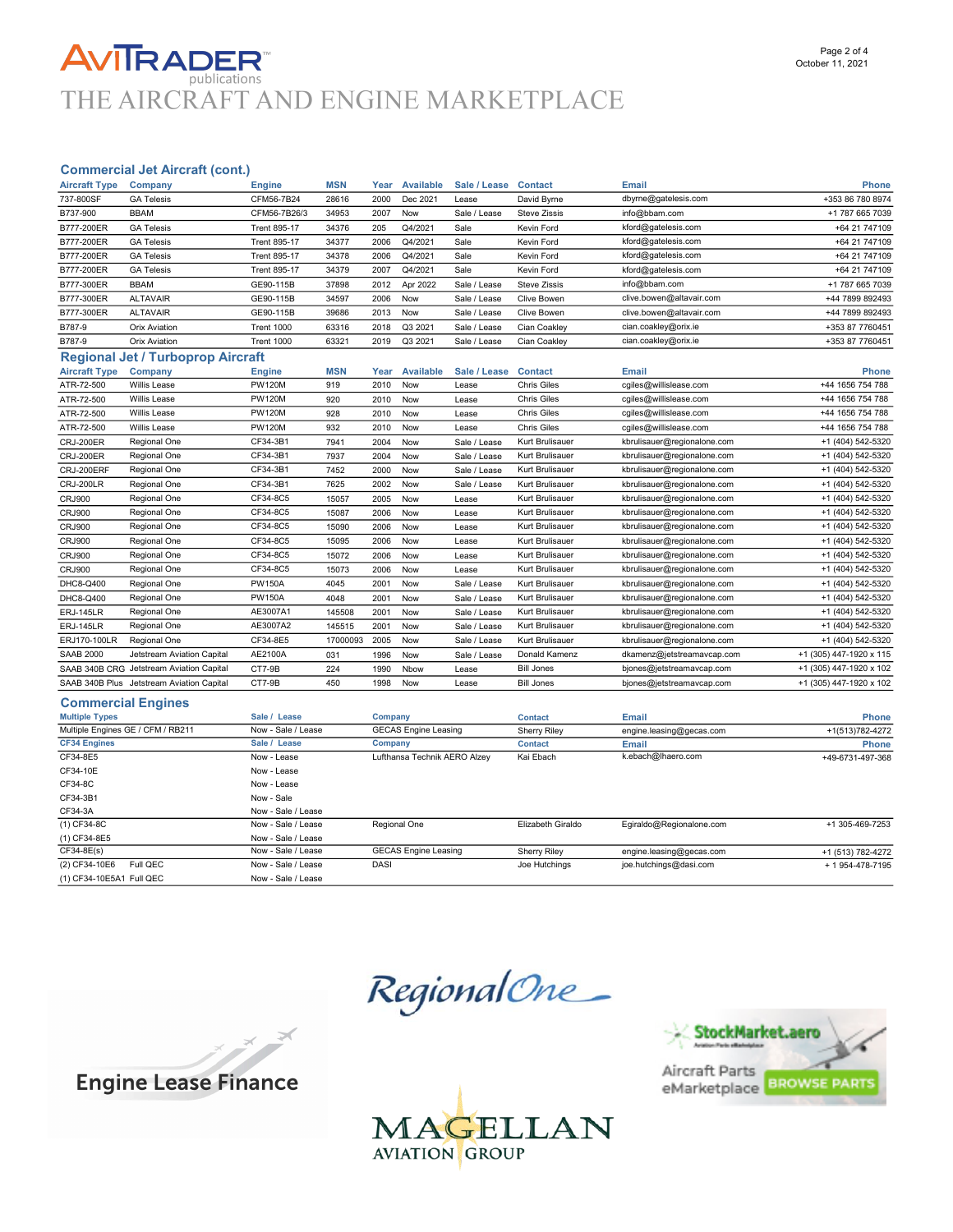## **AVITRADER**<br>THE AIRCRAFT AND ENGINE MARKETPLACE

PW150A RGB Now - Lease

| CF34 Engines (cont.)              | Sale / Lease            | Company                           | <b>Contact</b>          | Email                           | <b>Phone</b>       |
|-----------------------------------|-------------------------|-----------------------------------|-------------------------|---------------------------------|--------------------|
| (4) CF34-10E                      | Now - Lease             | Willis Lease                      | Jennifer Merriam        | leasing@willislease.com         | +1 (561) 349-8950  |
| (1) CF34-8C5A1                    | Now - Sale/Lease/Exch.  | <b>Magellan Aviation Group</b>    | <b>Bill Polyi</b>       | bill.polyi@magellangroup.net    | +1 980 256 7102    |
| (2) CF34-8C5B1                    | Now - Sale/Lease/Exch.  |                                   |                         |                                 |                    |
| (3) CF34-8E5A1                    | Now - Sale/Lease/Exch.  |                                   |                         |                                 |                    |
| (1) CF34-10E6                     | Now - Lease             | Engine Lease Finance              | Declan Madigan          | declan.madigan@elfc.com         | +353 61 291717     |
| <b>CF6 Engines</b>                | Sale / Lease            | Company                           | <b>Contact</b>          | <b>Email</b>                    | Phone              |
| (1) CF6-80C2B7F                   | Now - Sale / Lease      | <b>GA Telesis</b>                 | Eddo Weijer             | eweijer@gatelesis.com           | +1-954-676-3111    |
|                                   | Now - Sale / Lease      |                                   |                         |                                 |                    |
| (1) CF6-80E1A3                    |                         |                                   |                         |                                 |                    |
| (1) CF6-80E1A4B                   | Now - Sale / Lease      |                                   |                         |                                 |                    |
| (2) CF6-80E1A4B                   | Now - Sale/Lease/Exch.  | <b>ALTAVAIR</b>                   | <b>Clive Bowen</b>      | clive.bowen@altavair.com        | +44 7899 892493    |
| (1) CF6-80C2B1F                   | Now - Sale/Exchange     | Chromalloy Asset Management       | Hema Krishan            | Hkrishan@chromalloy.com         | +1 845-587-7102    |
| (1) CF6-80C2B1F                   | Q3/2021 - Sale/Exchange |                                   |                         |                                 |                    |
| (2) CF6-80E1                      | Now - Lease             | <b>Deucalion Aviation Limited</b> | Jonathan Louch          | aircraft@deucalion.com          | +44 207 256 4449   |
| (1) CF6-80E1A4B                   | Now - Sale / Lease      | Castlelake                        | Stuart MacGregor        | Stuart.macgregor@castlelake.com | +44 207 190 6138   |
| <b>CFM Engines</b>                | Sale / Lease            | Company                           | <b>Contact</b>          | <b>Email</b>                    | <b>Phone</b>       |
| (2) CFM56-5A                      | Now - Sale              | <b>GECAS Engine Leasing</b>       | <b>Sherry Riley</b>     | engine.leasing@gecas.com        | +1(513)782-4272    |
| <b>Commercial Engines (cont.)</b> |                         |                                   |                         |                                 |                    |
| <b>CFM Engines</b>                | Sale / Lease            | Company                           |                         |                                 |                    |
|                                   |                         |                                   | <b>Contact</b>          | Email                           | <b>Phone</b>       |
| (1) CFM56-5B4/P (full QEC)        | Now - Lease             | FTAI Aviation LLC                 | Tom McFarland           | tmcfarland@ftaiaviation.com     | +1 786 785 0787    |
| (1) CFM56-5B5/P                   | Now - Lease             |                                   |                         |                                 |                    |
| (1) CFM56-5B6/P                   | Now - Lease             |                                   |                         |                                 |                    |
| (1) CFM56-5B2/P                   | Now - Lease             |                                   |                         |                                 |                    |
| (2) CFM56-7B26 (full QEC)         | Now - Lease             |                                   |                         |                                 |                    |
| (1) CFM56-7B27                    | Now - Lease             |                                   |                         |                                 |                    |
| (1) CFM56-7B24                    | Now - Lease             |                                   |                         |                                 |                    |
| (1) CFM56-7B22 (with QEC)         | Now - Lease             |                                   |                         |                                 |                    |
| (4) CFM56-7B24/3                  | Now - Lease             | Willis Lease                      | Jennifer Merriam        | leasing@willislease.com         | +1 (561) 349-8950  |
| (2) CFM56-5B4/3                   | Now - Lease             |                                   |                         |                                 |                    |
| (2) CFM56-5C4/P                   | Now - Lease             |                                   |                         |                                 |                    |
| (2) CFM56-7B24/E                  | Now - Lease             |                                   |                         |                                 |                    |
| (2) CFM56-5C4                     | Now - Lease             |                                   |                         |                                 |                    |
| (2) CFM56-5B4/P                   | Now - Lease             |                                   |                         |                                 |                    |
|                                   |                         |                                   |                         |                                 |                    |
| (2) CFM56-7B26/3                  | Now - Lease             |                                   |                         |                                 |                    |
| (2) CFM56-7B26                    | Now - Sale / Lease      | <b>BBAM</b>                       | <b>Steve Zissis</b>     | info@bbam.com                   | +1 787 665 7039    |
| (2) CFM56-5B5/P                   | Now - Sale / Lease      |                                   |                         |                                 |                    |
| (1) CFM56-3 (SVC, fresh PR)       | Now - Sale              | Royal Aero                        | Gary MacLeod            | gary@royalaero.com              | +44 (0)1357 521144 |
| (2) CFM56-7B22                    | Now - Lease             | <b>Deucalion Aviation Limited</b> | Jonathan Louch          | aircraft@deucalion.com          | +44 207 256 4449   |
| (multiple) CFM56-5B               | Now - Sale / Lease      | <b>CFM Materials</b>              | Jimmy Hill              | jimmy.hill@cfmmaterials.com     | +1 469-628-3756    |
| (multiple) CFM56-7B               | Now - Sale / Lease      |                                   |                         |                                 |                    |
| (2) CFM56-7B26/E                  | Now - Lease             | Engine Lease Finance              | Declan Madigan          | declan.madigan@elfc.com         | +353 61 291717     |
| (1) CFM56-7B26/3                  | Now - Lease             |                                   |                         |                                 |                    |
| (1) CFM56-7B24/E                  | Now - Lease             |                                   |                         |                                 |                    |
| (1) CFM56-5B3/3                   | Now - Lease             |                                   |                         |                                 |                    |
| (1) CFM56-5B4/3                   | Now - Lease             |                                   |                         |                                 |                    |
| (1) CFM56-5C4/P                   | Now - Sale / Lease      | Castlelake                        | <b>Stuart MacGregor</b> | Stuart.macgregor@castlelake.com | +44 207 190 6138   |
| (1) CFM56-7B22/3                  | Now - Sale              |                                   |                         |                                 |                    |
| (1) CFM56-5B4/P                   | Now - Sale / Lease      | <b>GA Telesis</b>                 | Eddo Weijer             | eweijer@gatelesis.com           | +1-954-676-3111    |
| (1) CFM56-5B3/P                   | Now - Sale/Lease/Exch.  | <b>Magellan Aviation Group</b>    | <b>Bill Polyi</b>       | bill.polyi@magellangroup.net    | +1 980 256 7102    |
| (2) CFM56-5B6/P                   | Now - Sale/Lease/Exch.  |                                   |                         |                                 |                    |
| (1) CFM56-7B27                    | Now - Sale/Lease/Exch.  |                                   |                         |                                 |                    |
| <b>GE90 Engines</b>               | Sale / Lease            | Company                           | <b>Contact</b>          | <b>Email</b>                    | Phone              |
| (1) GE90-94B                      | Now - Lease             | Engine Lease Finance              | Declan Madigan          | declan.madigan@elfc.com         | +353 61 291717     |
| (1) GE90-115BL (Propulsor)        | Now - Lease             |                                   |                         |                                 |                    |
| <b>LEAP Engines</b>               | Sale / Lease            | Company                           | <b>Contact</b>          | Email                           | Phone              |
| (2) LEAP-1B28                     | Now - Lease             | Willis Lease                      | Jennifer Merriam        | leasing@willislease.com         | +1 (561) 349-8950  |
| (1) LEAP-1A33                     | Now - Lease             |                                   |                         |                                 |                    |
| (1) LEAP-1A32                     |                         | <b>Engine Lease Finance</b>       |                         |                                 | +353 61 291717     |
|                                   | Now - Lease             |                                   | Declan Madigan          | declan.madigan@elfc.com         |                    |
| (1) LEAP-1A26                     | Now - Lease             |                                   |                         |                                 |                    |
| PW 2000 Engines                   | Sale / Lease            | Company                           | <b>Contact</b>          | <b>Email</b>                    | Phone              |
| (1) PW2037                        | Now - Lease             | FTAI Aviation LLC                 | Tom McFarland           | tmcfarland@ftaiaviation.com     | +1 786 785 0787    |
| PW 4000 Engines                   | Sale / Lease            | Company                           | <b>Contact</b>          | Email                           | <b>Phone</b>       |
| (1) PW4062-3                      | Now - Sale / Exchange   | Chromalloy Asset Management       | Hema Krishan            | Hkrishan@chromalloy.com         | +1 845-587-7102    |
| (1) PW4060-3                      | Q3/2021 - Sale/Exchange |                                   |                         |                                 |                    |
| <b>PW Small Engines</b>           | Sale / Lease            | Company                           | <b>Contact</b>          | Email                           | <b>Phone</b>       |
| PW119B RGB                        | Now - Lease             | Lufthansa Technik AERO Alzey      | Kai Ebach               | k.ebach@lhaero.com              | +49-6731-497-368   |
| <b>PW119B</b>                     | Now - Lease             |                                   |                         |                                 |                    |
| PW120A                            | Now - Lease             |                                   |                         |                                 |                    |
| PW121 (ATR)                       | Now - Lease             |                                   |                         |                                 |                    |
| PW124B                            | Now - Lease             |                                   |                         |                                 |                    |
| PW123B                            | Now - Lease             |                                   |                         |                                 |                    |
| PW125B                            | Now - Lease             |                                   |                         |                                 |                    |
| PW127F                            | Now - Lease             |                                   |                         |                                 |                    |
| PW150A                            | Now - Lease             |                                   |                         |                                 |                    |
| PW127M                            | Now - Lease             |                                   |                         |                                 |                    |